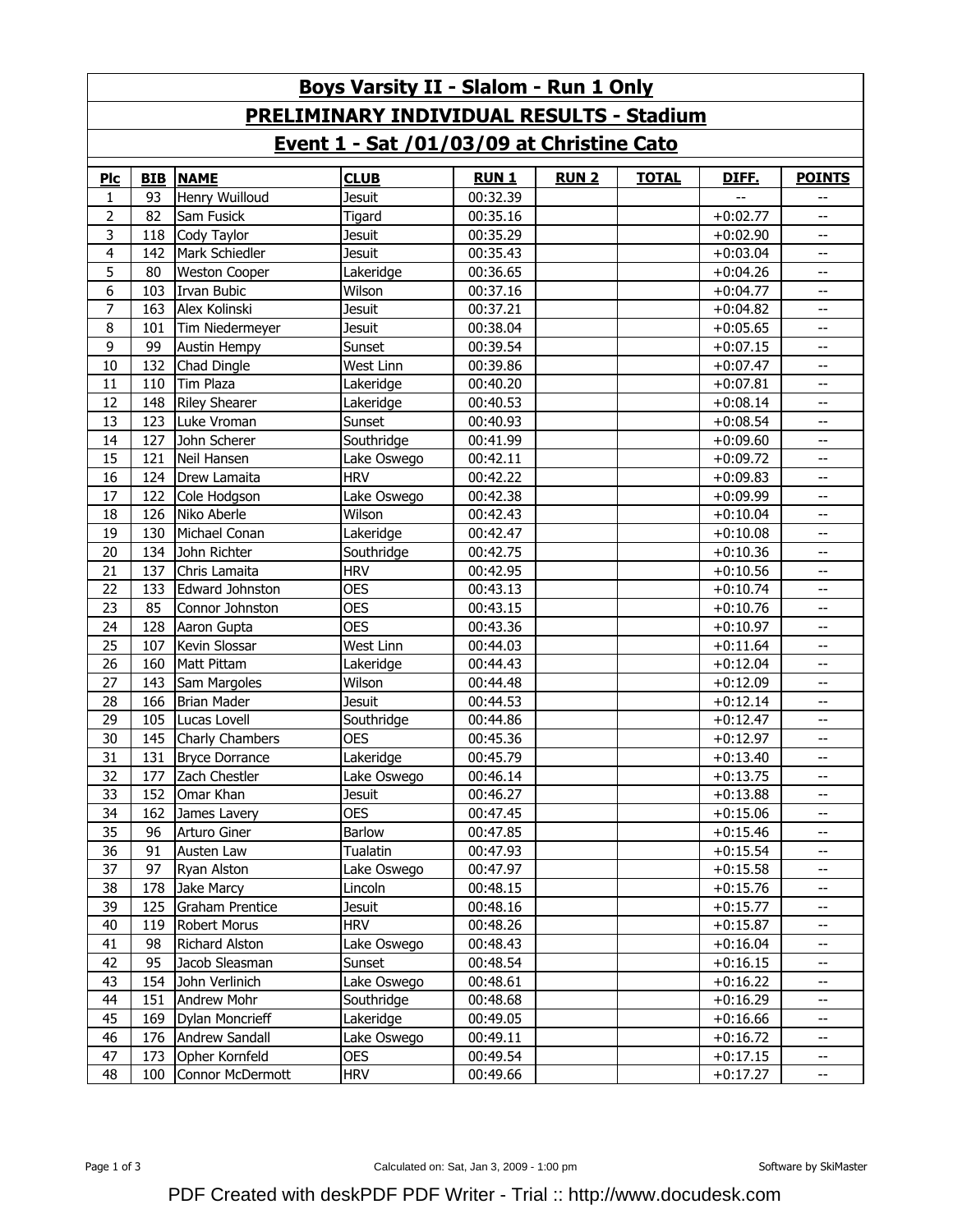| <b>Boys Varsity II - Slalom - Run 1 Only</b>        |            |                       |               |             |              |              |                                                     |                                                     |  |
|-----------------------------------------------------|------------|-----------------------|---------------|-------------|--------------|--------------|-----------------------------------------------------|-----------------------------------------------------|--|
| <b>PRELIMINARY INDIVIDUAL RESULTS - Stadium</b>     |            |                       |               |             |              |              |                                                     |                                                     |  |
| Event 1 - Sat /01/03/09 at Christine Cato           |            |                       |               |             |              |              |                                                     |                                                     |  |
| $P_{\text{IC}}$                                     | <b>BIB</b> | <b>NAME</b>           | <b>CLUB</b>   | <b>RUN1</b> | <b>RUN 2</b> | <b>TOTAL</b> | DIFF.                                               | <b>POINTS</b>                                       |  |
| 49                                                  | 139        | Nathan Reeve          | Lake Oswego   | 00:49.77    |              |              | $+0:17.38$                                          | $\overline{\phantom{a}}$                            |  |
| 50                                                  | 104        | <b>Chuck Fortune</b>  | Sandy         | 00:49.90    |              |              | $+0:17.51$                                          | --                                                  |  |
| 51                                                  | 141        | <b>Blake Vigran</b>   | Sunset        | 00:49.94    |              |              | $+0:17.55$                                          | $-\!$                                               |  |
| 52                                                  | 168        | <b>Alex Seals</b>     | Lakeridge     | 00:49.99    |              |              | $+0:17.60$                                          | $-\!$                                               |  |
| 53                                                  | 153        | Conor Brown           | Sunset        | 00:50.15    |              |              | $+0:17.76$                                          | $-\hbox{--}$                                        |  |
| 54                                                  | 147        | Marshall Trautman     | Lakeridge     | 00:50.18    |              |              | $+0:17.79$                                          | $-\hbox{--}$                                        |  |
| 55                                                  | 150        | Eric Wilson           | <b>OES</b>    | 00:50.21    |              |              | $+0:17.82$                                          | $-\hbox{--}$                                        |  |
| 56                                                  | 87         | Andrew Champigny      | Sandy         | 00:50.60    |              |              | $+0:18.21$                                          | $-\!$                                               |  |
| 57                                                  | 83         | Zachary Taylor        | Benson        | 00:50.81    |              |              | $+0:18.42$                                          | $-\hbox{--}$                                        |  |
| 58                                                  | 144        | Ethan Drakely         | Southridge    | 00:52.00    |              |              | $+0:19.61$                                          | $-\hbox{--}$                                        |  |
| 59                                                  | 155        | Eric Webber           | Sunset        | 00:52.16    |              |              | $+0:19.77$                                          | $- -$                                               |  |
| 60                                                  | 138        | Aj Nichols            | Sunset        | 00:52.34    |              |              | $+0:19.95$                                          | $-\hbox{--}$                                        |  |
| 61                                                  | 129        | Goran Hallum          | West Linn     | 00:52.84    |              |              | $+0:20.45$                                          | $-\!$                                               |  |
| 62                                                  | 92         | Jason Whisler         | Grant         | 00:53.31    |              |              | $+0:20.92$                                          | $-\hbox{--}$                                        |  |
| 63                                                  | 164        | Kenny Tsunegaga       | Sunset        | 00:53.47    |              |              | $+0:21.08$                                          | $-\hbox{--}$                                        |  |
| 64                                                  | 108        | <b>Taylor Gentry</b>  | Tigard        | 00:53.67    |              |              | $+0:21.28$                                          | $-\hbox{--}$                                        |  |
| 65                                                  | 102        | Stephen Perimon       | Grant         | 00:54.40    |              |              | $+0:22.01$                                          | $-\hbox{--}$                                        |  |
| 66                                                  | 172        | James O'Brien         | <b>Jesuit</b> | 00:55.03    |              |              | $+0:22.64$                                          | $-\hbox{--}$                                        |  |
| 67                                                  | 113        | Omar Rahal-Arabi      | Tigard        | 00:57.99    |              |              | $+0:25.60$                                          | $-\hbox{--}$                                        |  |
| 68                                                  | 156        | Kevin Boehnlein       | <b>Jesuit</b> | 00:59.36    |              |              | $+0:26.97$                                          | $-\hbox{--}$                                        |  |
| 69                                                  | 90         | <b>Nick Maier</b>     | <b>TDL</b>    | 00:59.90    |              |              | $+0:27.51$                                          | $-\hbox{--}$                                        |  |
| 70                                                  | 86         | <b>Trenton Lovell</b> | Southridge    | 01:01.44    |              |              | $+0:29.05$                                          | $-\hbox{--}$                                        |  |
| 71                                                  | 89         | Jon Kratz             | Gresham       | 01:01.79    |              |              | $+0:29.40$                                          | $\hspace{0.05cm} -\hspace{0.05cm} -\hspace{0.05cm}$ |  |
| 72                                                  | 158        | Thomas Hady           | <b>OES</b>    | 01:02.67    |              |              | $+0:30.28$                                          | $- -$                                               |  |
| 73                                                  | 140        | Thomas Cameron        | Lake Oswego   | 01:04.41    |              |              | $+0:32.02$                                          | $-\hbox{--}$                                        |  |
| 74                                                  | 109        | Max Lehman            | Lincoln       | 01:05.24    |              |              | $+0:32.85$                                          | $-\hbox{--}$                                        |  |
| 75                                                  | 159        | Vincenzo Piscitello   | West Linn     | 01:21.96    |              |              | $+0:49.57$                                          | $-\hbox{--}$                                        |  |
| 76                                                  | 112        | Shane Tyrrell         | Lincoln       | 01:42.86    |              |              | $+1:10.47$                                          | $-\!$                                               |  |
| 77                                                  | 157        | Ryan Scarcella        | Southridge    | 05:16.84    |              |              | $+4:44.45$                                          | $- -$                                               |  |
| $\overline{\phantom{a}}$                            | 161        | Ben Abrahamson        | Lakeridge     | <b>DNS</b>  |              |              | --                                                  | $- -$                                               |  |
| $-\!$                                               | 115        | Prakash Bhasker       | <b>OES</b>    | <b>DNS</b>  |              |              | $\overline{\phantom{a}}$                            | $\overline{\phantom{m}}$                            |  |
| --                                                  | 106        | <b>Chris Coppock</b>  | <b>OES</b>    | DQ          |              |              | $-\hbox{--}$                                        | --                                                  |  |
| $-\!$                                               | 94         | Sean Crompton         | <b>HRV</b>    | <b>DNS</b>  |              |              | $\hspace{0.05cm} -\hspace{0.05cm} -\hspace{0.05cm}$ | $\hspace{0.05cm} -\hspace{0.05cm} -\hspace{0.05cm}$ |  |
| $-\!$                                               | 135        | Thomas Halley         | Wilson        | <b>DNS</b>  |              |              | --                                                  | $\overline{\phantom{a}}$                            |  |
| $\hspace{0.05cm} \dashv$                            | 114        | Christopher Jonsson   | West Linn     | <b>DNS</b>  |              |              | $\hspace{0.05cm} -\hspace{0.05cm} -\hspace{0.05cm}$ | --                                                  |  |
| --                                                  | 81         | Raphael Levy          | Lincoln       | <b>DNS</b>  |              |              | --                                                  | --                                                  |  |
| --                                                  | 149        | William Maurer        | West Linn     | <b>DNS</b>  |              |              | --                                                  | $\overline{\phantom{a}}$                            |  |
| $-\!$                                               | 171        | David McCaslin        | <b>Jesuit</b> | <b>DNS</b>  |              |              | --                                                  | $\overline{\phantom{m}}$                            |  |
| $\hspace{0.05cm} \dashv$                            | 117        | Shiva Miller          | Wilson        | <b>DQ</b>   |              |              | --                                                  | $\overline{\phantom{m}}$                            |  |
| $\hspace{0.05cm} \dashv$                            | 88         | Christopher Nesler    | Wilson        | DQ          |              |              | $\hspace{0.05cm} -\hspace{0.05cm} -\hspace{0.05cm}$ | --                                                  |  |
| --                                                  | 136        | Paul Petrusich        | <b>Jesuit</b> | <b>DQ</b>   |              |              | --                                                  | --                                                  |  |
| $\hspace{0.05cm} \dashrightarrow$                   | 111        | George Pope           | Lakeridge     | <b>DNS</b>  |              |              | --                                                  | $\overline{\phantom{a}}$                            |  |
| $-\!$                                               | 170        | Darrin Schultz        | <b>OES</b>    | <b>DNF</b>  |              |              | --                                                  | $\overline{\phantom{m}}$                            |  |
| $\hspace{0.05cm} \dashv$                            | 167        | Justin Semonsen       | <b>OES</b>    | <b>DNS</b>  |              |              | --                                                  | $\overline{\phantom{m}}$                            |  |
| $\hspace{0.05cm} -\hspace{0.05cm} -\hspace{0.05cm}$ | 146        | James Siderius        | West Linn     | <b>DQ</b>   |              |              | $\hspace{0.05cm} -\hspace{0.05cm} -\hspace{0.05cm}$ | $\overline{\phantom{m}}$                            |  |
| --                                                  | 165        | Alex Spangler         | Sunset        | DQ          |              |              | --                                                  | $\overline{\phantom{m}}$                            |  |
| $\hspace{0.05cm} \dashrightarrow$                   | 120        | Fritz Stevenson       | Sunset        | DQ          |              |              | --                                                  | $\overline{\phantom{a}}$                            |  |
| $\hspace{0.05cm} \dashv$                            | 174        | Alex Tallian          | <b>OES</b>    | <b>DNS</b>  |              |              | --                                                  | $\overline{\phantom{a}}$                            |  |